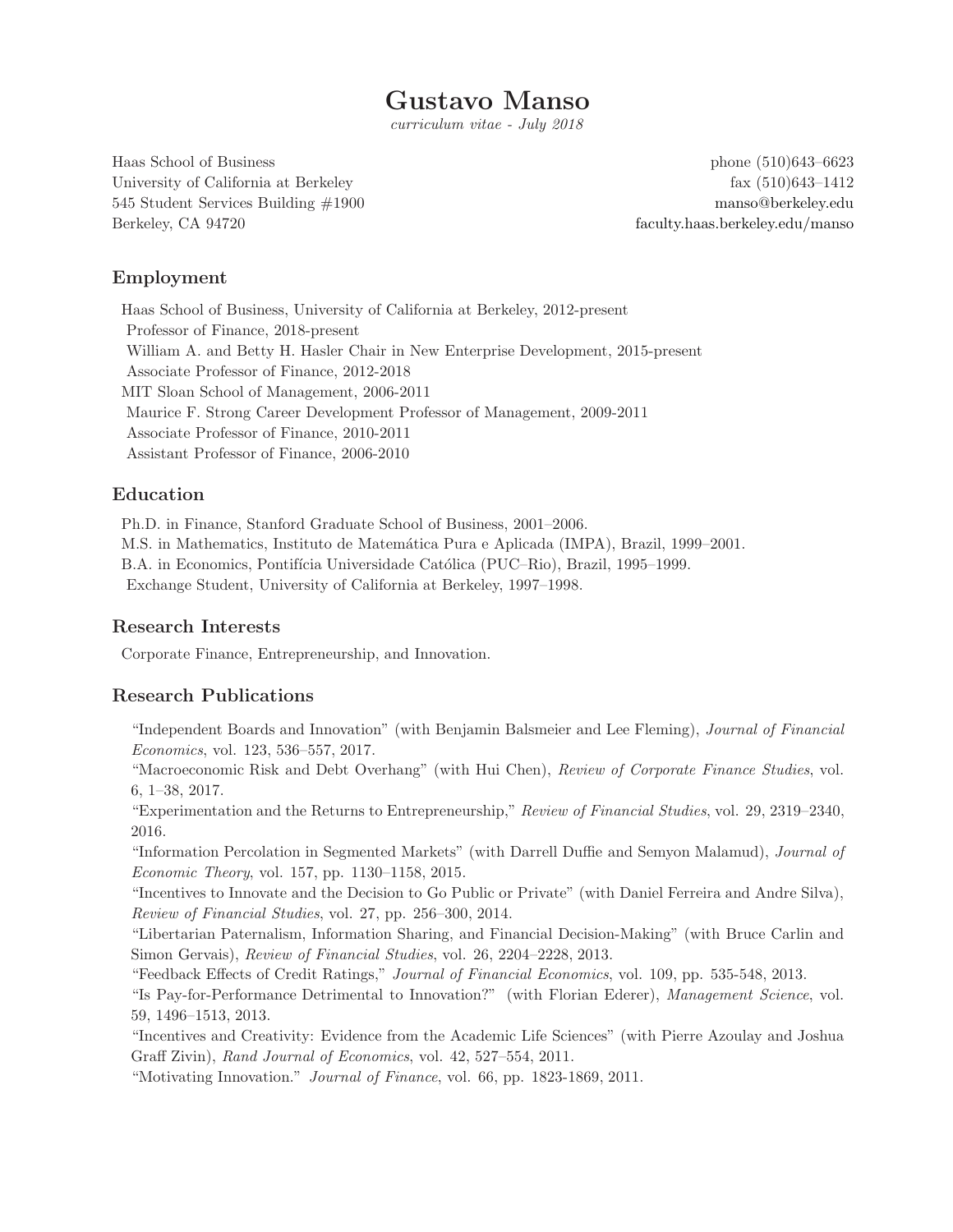"Governance Through Trading and Intervention: A Theory of Multiple Blockholders" (with Alex Edmans). Review of Financial Studies, vol. 24, 2395–2428, 2011.

"The Relative Contribution of Private Information Sharing and Public Information Releases to Information Aggregation" (with Darrell Duffie and Semyon Malamud), Journal of Economic Theory, vol. 145, 1574– 1601, 2010.

"Obfuscation, Learning, and the Evolution of Investor Sophistication" (with Bruce Carlin), Review of Financial Studies, vol. 23, 754–785, 2011.

"Information Percolation with Equilibrium Search Dynamics" (with Darrell Duffie and Semyon Malamud), Econometrica, vol. 77, 1513–1574, 2009.

"Performance–Sensitive Debt" (with Bruno Strulovici and Alexei Tchistyi), Review of Financial Studies, vol. 23, 1819–1854, 2010.

"Information Percolation" (with Darrell Duffie and Gaston Giroux), American Economic Journal: Microeconomics, vol. 2, pp. 100–111, 2010.

"Investment Reversibility and Agency Cost of Debt," Econometrica, vol. 76, 437–442, 2008.

"Information Percolation in Large Markets" (with Darrell Duffie), American Economic Review P&P, vol. 97, pp. 203-209, 2007.

#### Review Articles and Book Chapters

"Creating Incentives for Innovation," California Management Review, vol. 60, pp. 18–32, 2017.

"NIH Peer Review: Challenges and Avenues for Reform" (with Pierre Azoulay and Joshua Graff Zivin), Innovation Policy and the Economy, Ed. Joshua Lerner and Scott Stern. University of Chicago Press, pp. 1-22, 2013.

"Incentives for Innovation: Bankruptcy, Corporate Governance, and Compensation Systems" (with Florian Ederer) Handbook of Law, Innovation, and Growth, Edward Elgar Publishing, 2011.

#### Unpublished Working Papers

"Heterogeneous Innovation over the Business Cycle" (with Benjamin Balsmeier and Lee Fleming) "Innovation Search Strategy and Predictable Returns" (with Tristan Fitzgerald, Benjamin Balsmeier, and Lee Fleming)

"Shareholder Litigation and Corporate Innovation" (with Chen Lin and Sibo Liu)

#### Honors and Grants

Clausen Center Grant, "International Trends in Financing Innovation and Entrepreneurship," 2017. World's Best 40 Business School Professors under the Age of 40, Poets & Quants, 2016. Entrepreneurial Finance and Innovation Conference Asper Best Paper Award, 2014. Earl F. Cheit Award for Excellence in Teaching, Full-Time MBA Program, 2012. Swiss Finance Institute Outstanding Paper Award, 2009. Review of Financial Studies Young Researcher Award, 2009. NBER IPE Grant, "Incentives and Creativity," 2007–2008. First Prize, Lehman Brothers Fellowship for Research Excellence in Finance, 2005. Stanford Institute for Economic Policy Research (SIEPR) Fellowship, 2005–2006. Student Travel Award, American Finance Association, 2005. Jaedicke Merit Award, Stanford Graduate School of Business, 2001-2002. First place in admission exams, Pontifícia Universidade Católica, 1995.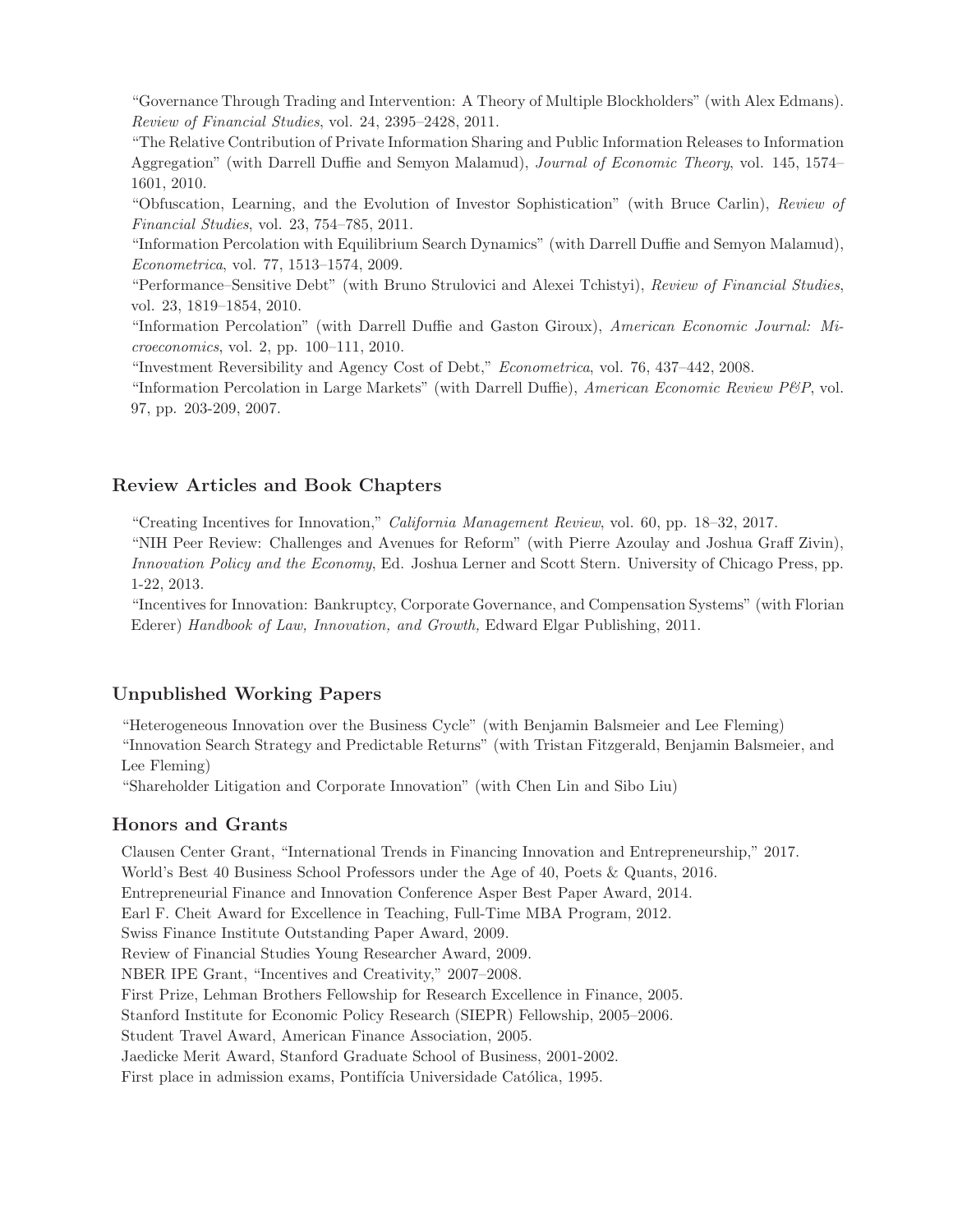## Professional Services

Department Editor, Management Science, 2013-present Associate Editor, Management Science, 2012-2013 Board Member, Finance Theory Group, 2011-2014 President, Finance Theory Group, 2012-2013 Co-Founder (with Itay Goldstein), Finance Theory Group, 2009

#### Session Chair:

Western Finance Association, 2017 ("Entrepreneurship and Innovation") American Finance Association, 2016 ("R&D, Patents, and Innovation") American Finance Association, 2015 ("Corporate Finance, Financial Institutions, and Financial Markets") American Finance Association, 2014 ("Managerial Incentives I") Crowdfunding Conference, 2013 ("Setting the Research Agenda") Finance Cavalcade, 2011 ("Finance and Innovation") Society for Economic Dynamics, 2011 ("Dynamics of Financial Markets") Western Finance Association Meetings, 2011 ("Asset Pricing: Technology, Learning, and Productivity") American Finance Association Meetings, 2011 ("Capital Structure: Beyond Debt and Equity")

Program Committee Member:

Western Finance Association Meetings, 2007-present European Finance Association Meetings, 2013-present Financial Management Association, 2015-present European Winter Finance Conference, 2007-present Latin American Meeting of the Econometric Society (LAMES), 2014 Entrepreneurial Finance and Innovation Conference, 2013-2014 Crowdfunding Conference, 2013 Society for Economic Dynamics, 2011

Conference Co-Organizer:

Finance and Innovation Conference (with Lee Fleming), 2017

First Workshop of the Finance Theory Group (with Itay Goldstein), 2009

Referee for American Economic Review, American Economic Journal: Microeconomics, Economic Inquiry, Economic Journal, Economic Theory, Econometrica, Journal of Accounting Research, Journal of Accounting and Economics, Journal of Economic Behavior and Organization, Journal of Economic Theory, Journal of Economics & Management Strategy, Journal of Finance, Journal of Financial Economics, Journal of Financial Intermediation, Journal of Financial and Quantitative Analysis, Journal of Political Economy, Journal of Public Economics, Management Science, Quarterly Journal of Economics, The Rand Journal of Economics, Research Policy, Review of Economics and Statistics, Review of Economic Studies, Review of Finance, and Review of Financial Studies.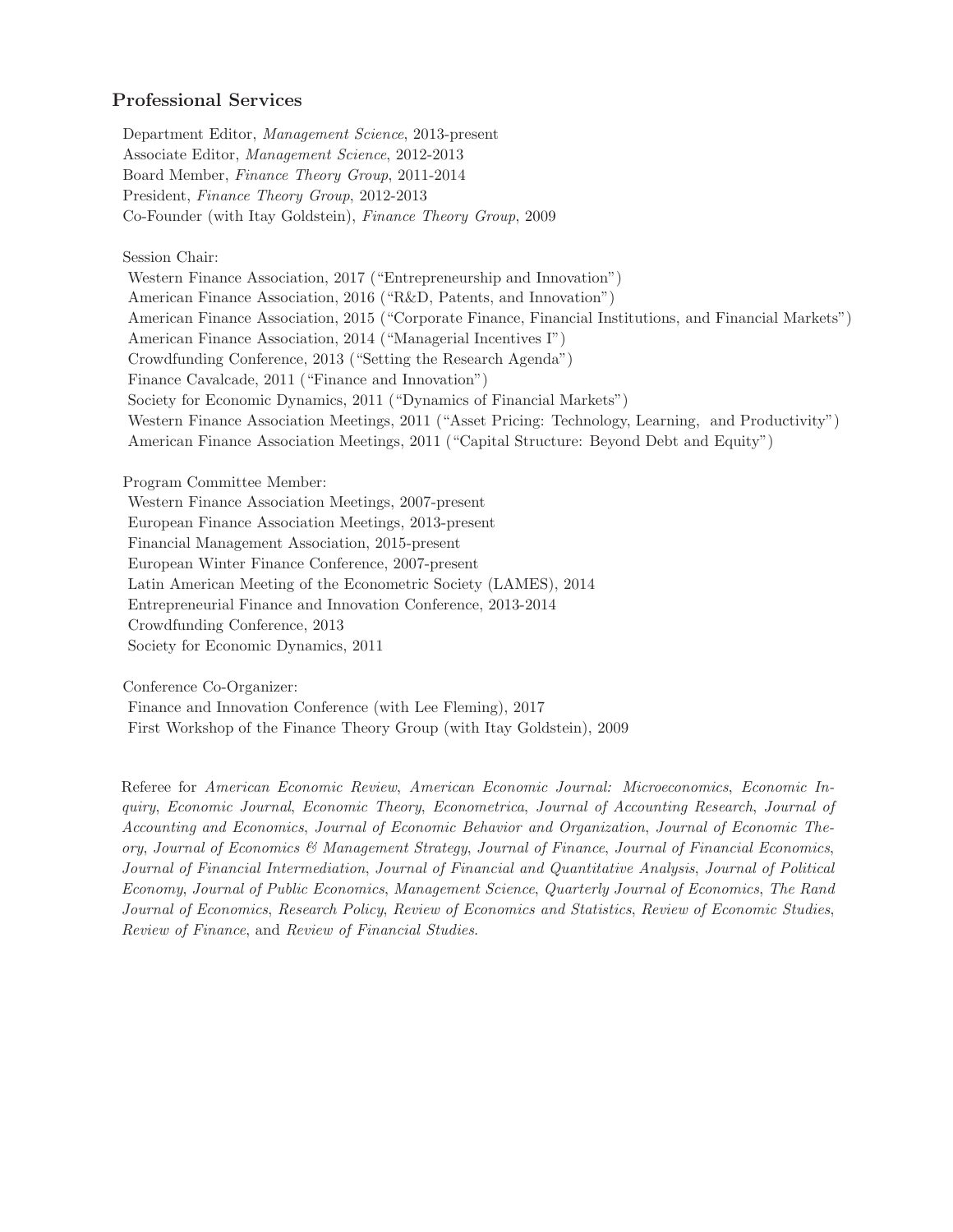## Presentations

2018 (includes scheduled): University of California at Irvine; Collegio Carlo Alberto; NOVA; Western Finance Association; Higher School of Economics; UNSW; University of Melbourne; University of Technology Sidney; Stanford SIEPR; University of Iowa; Boston College;

2017: University of Oregon; 10th Economics of Entrepreneurship and Innovation Conference at Kingston, Ontario (discussion); Western Finance Association (discussion); Brazilian Finance Association Meeting (keynote); PUBTechSF; University of Exeter; University of Bristol; University of Warwick; University of Manchester; Berkeley-Haas; University of Virginia; University of Texas-Dallas; Federal Reserve Board; Chicago-Booth; Texas A&M; University of California at San Diego;

2016: American Finance Association (discussion); Chapman University's ESI/IFREE Lectures; University of Colorado-Boulder; University of British Columbia; Contests and Innovations Conference at University of Alaska-Anchorage; University of Calgary; University of Utah; University of Maryland; 9th Economics of Entrepreneurship and Innovation Conference at Kingston, Ontario; University of Manheim; Goethe University; Frankfurt School of Finance and Management; IDC Herzliya; Tel Aviv University; Hebrew University; Summer Research Boot Camp on Entrepreneurial Finance and Financial Intermediation at Tsinghua PBC School of Finance;

2015: University of Arizona; Caltech/USC Private Equity Conference; Cambridge-INET Symposyum on Contagion; University of Oxford; University of Amsterdam; Tilburg University; HEC Paris; Western Finance Association; Entrepreneurial Finance Around the World Conference at PBC-Tsinghua; Workshop on The Economics of Corporate Ownership at IFN-Stockholm; FTG Summer School; University of Illinois at Urbana-Champaign; University of Houston; Hong Kong Polytechnic University; Hong Kong University of Science and Technology; Hong Kong University; Hong Kong University Symposium on Innovation Strategy and Entrepreneurial Finance (keynote); National University of Singapore; The Economics of Credit Rating Agencies, Credit Ratings and Information Intermediaries" Conference at Carnegie Mellon University;

2014: American Finance Association (discussion); American Economic Association (discussion); Arizona State University; Rice; University of North Carolina at Chapel Hill; 3rd Annual Georgia State University CEAR (discussion); NBER Asset Pricing Meeting (discussion), Penn State; Central European University; Bocconi; City University of Hong Kong Finance Conference (presentation and discussion); Western Finance Association (2 discussions); Fundacao Getulio Vargas - EPGE; Michigan State University; University of Rochester; Entrepreneurial Finance and Innovation Conference; Latin American Meeting of the Econometric Society; Princeton University;

2013: American Finance Association (presentation and discussion); American Economic Asssociation (discussion); NBER Economic Fluctuation and Growth (discussion); Harvard Business School; Boston University; Humboldt-University Berlin; Stockholm School of Economics; Western Finance Association (discussion); NBER Corporate Finance (discussion); Brookhaven National Laboratory Women in Science and Technology; University of Hong Kong; Chinese University of Hong Kong; University of Southern California; Berkeley-Haas Innovation Seminar; University of Cincinnati; Texas A&M; PUC-Rio Conference (presentation and discussion);

2012: American Economic Association; Carnegie Mellon University; Georgia Institute of Technology; NBER Orgazinational Economics (discussion); Ohio State; 2nd International Finance Conference in Chile; Research Institute of Industrial Economics (IFN); The Economics of Coordination and Communication in Ravello; University of Michigan; Indiana University;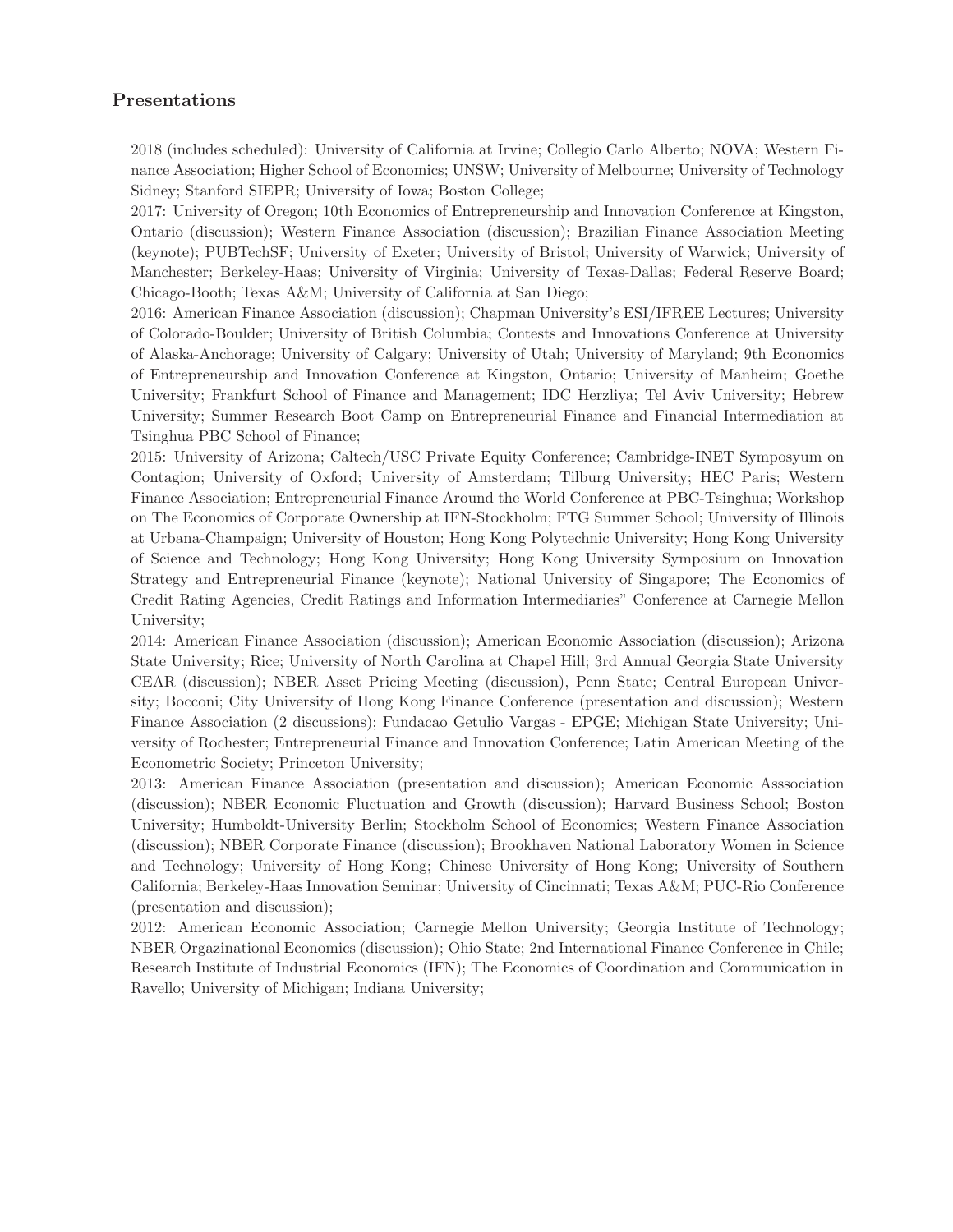2011: American Finance Association (presentation and discussion); American Economic Association (2 presentations and discussion); Stanford University; UC Berkeley; Duke/UNC Corporate Finance Conference; London School of Economics; Bentley University; University of Chicago Booth School of Business (Applied Micro); New York University; DePaul-Chicago Fed; Copenhagen Business School; Norwegian Business School; Finance Theory Group; 4th Canadian Conference on Entrepreneurship and Innovation; Western Finance Association (presentation and discussion); Society for Economic Dynamics Meeting; Standard and Poors; Entrepreneurial Finance and Innovation Conference (discussion); Norwegian School of Economics and Business Administration (NHH); 10th Annual CREDIT Conference; Columbia Business School; Kellogg School of Management; University of Chicago Booth School of Business (Macro); Darden School of Business Administration; University of Texas at Austin; Brazilian Econometric Society;

2010: American Finance Association (2 discussions); American Economic Association; Temple University; University of Minnesota; Fields Institute; NYU Stern Conference on Information Frictions in Macroeconomics and Finance (discussion); Cowles GE Conference; Boston University; Dartmouth; University of Lausanne; Sciences Po Innovation Without Patents Conference; ESSEC Private Equity Conference (discussion); Western Finance Association; Oxford Conference on Contemporary Issues and New Directions in Quantitative Finance; Brazilian Society of Finance; PUC-Rio; FGV; Boston College;

2009: American Economic Association Meetings; American Finance Association Meetings; University of Lausanne; University of Munich; European Winter Finance Conference; University of Vienna; Western Finance Association Meetings (2 discussions); NBER Intellectual Property Policy and Innovation (discussion); Symposium on Search Theory in Economics; University of Toronto Research on Money and Markets Workshop; Foundation for Advancement of Research in Financial Economics (FARFE) (discussion); UCLA; Caltech; McGill; NYU Stern; Texas Monetary Conference;

2008: American Economic Association Meetings (presentation and discussion); American Finance Association Meetings (discussion); European Winter Finance Conference; Hudson Institute; University of Illinois at Urbana-Champaign; Experimentation, Innovation, and Resistance to Change (Amsterdam); Texas Finance Festival; University of Maryland; Harvard-MIT Joint Organizational Economics Seminar; Western Finance Association Meetings (4 discussions); Kauffman Foundation Workshop on Innovation; Gersenzee; Harvard University; University of Amsterdam; RICAFE2 Conference; INFORMS; University of Chicago; Latin American Econometric Society Meetings.

2007: American Economic Association Meetings (presentation and discussion); American Finance Association Meetings; University of Oregon; University of Iowa; MIT-Portugal Conference (Lisbon); London Business School; Western Finance Association Meetings (discussant); SITE Conference (Stanford University); American Academy of Arts and Sciences; University of Chicago; London School of Economics; NBER Productivity Lunch; NBER Corporate Finance Meetings.

2006: Princeton University; Columbia University; UC Berkeley; University of Chicago; Northwestern University; Massachusetts Institute of Technology; University of Pennsylvania; University of California at Los Angeles; University of California at San Diego; Duke University; Western Finance Association Meetings; RICAFE2 Conference (London School of Economics); HBS Strategy Conference (Harvard University). 2005: Stanford University; New York University; Lehman Brothers; PUC-RIO; FGV-RIO.

#### Advising PhD Students (Name, Year, First Placement)

Alex Edmans, 2007, Wharton Jack Bao, 2009, Ohio State Alejandro Drexler, 2009, Texas Austin Jialan Wang, 2010, Washington University Gerry Tsoukalas, 2012, Wharton